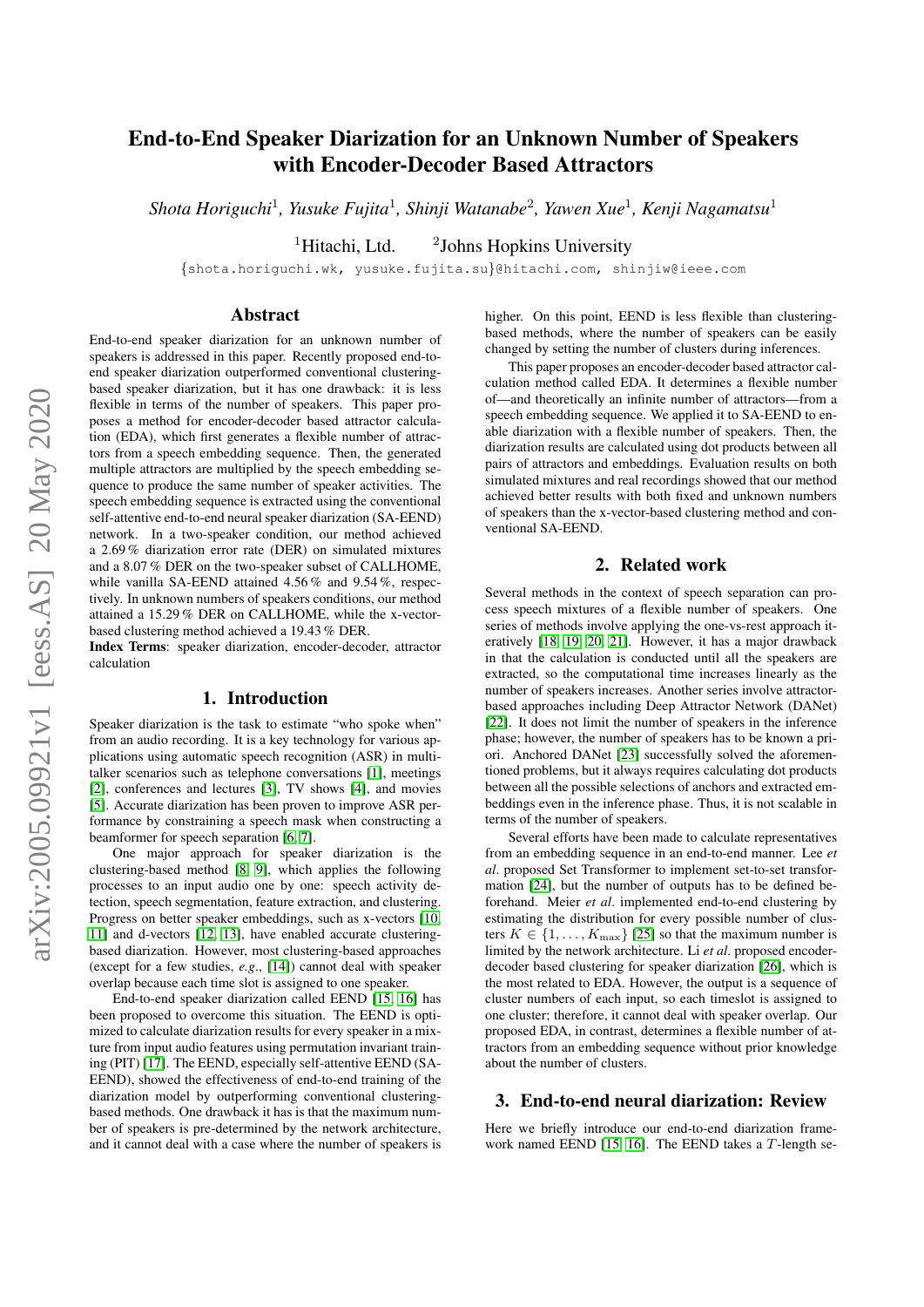quence of log-scaled Mel-filterbank based features as an input, and processes it using bi-directional long short-term memory (BLSTM) [\[15\]](#page-4-14) or Transformer encoders [\[16\]](#page-4-15) to obtain an embedding  $\mathbf{e}_t \in \mathbb{R}^D$  at each time slot. After that, a linear transformation  $f: \mathbb{R}^D \mapsto \mathbb{R}^S$  with an element-wise sigmoid function is applied to calculate posteriors  $\hat{\mathbf{y}}_t \in (0,1)^S$  of S speakers at time slot  $t$ . In the training phase, the EEND is optimized using the PIT scheme [\[17\]](#page-4-16), *i.e.*, the loss is calculated between  $\hat{y}_t$  and the groundtruth labels  $y_t \in \{0,1\}^S$  as follows:

$$
L_d = \frac{1}{TS} \operatorname*{arg\,min}_{\phi \in \text{perm}(1,\dots,S)} \sum_{t=1}^{T} H\left(\mathbf{y}_t^{\phi}, \hat{\mathbf{y}}_t\right),\tag{1}
$$

where  $\text{perm}(1, \ldots, S)$  is the set of all the possible permutation of speakers,  $y_t^{\phi} \in \{0,1\}^S$  is the permuted labels at t, and  $H(\mathbf{y}_t, \hat{\mathbf{y}}_t)$  is the binary cross entropy determined as follows:

$$
H\left(\mathbf{y}_t, \hat{\mathbf{y}}_t\right) \coloneqq \sum_s -y_{t,s} \log \hat{y}_{t,s} - (1 - y_{t,s}) \log \left(1 - \hat{y}_{t,s}\right). \tag{2}
$$

# 4. Proposed method

The EEND has a critical problem, in that the output size is limited by the network architecture; the linear transformation  $f$  restricts the number of speakers  $S$  during inference. Therefore, it cannot deal with a case where the input mixture contains a higher number of speakers than the capacity. Therefore, we utilized an attractor-based method. To make our method endto-end trainable, we designed Encoder-Decoder based Attractor calculation (EDA) to determine attractors from an embedding sequence. The overview of our proposed method is shown in [Figure 1.](#page-1-0) We used the same self-attentive network in [\[16\]](#page-4-15) as a backbone to obtain an embedding  $e_t$  at each time slot. In this section, we explain how we calculate a flexible number of attractors from the embeddings and obtain diarization results using the attractors.

#### <span id="page-1-5"></span>4.1. Encoder-decoder based attractor calculation

To calculate a flexible number of attractor points from variable lengths of embedding sequences, we utilize LSTM-based encoder-decoder [\[27\]](#page-4-26). A sequence of D-dimensional embeddings  $(\mathbf{e}_t)_{t=1}^T$  is fed into the unidirectional LSTM encoder, obtaining the final hidden state embedding  $\mathbf{h}_0 \in \mathbb{R}^D$  and the cell state  $\mathbf{c}_0 \in \mathbb{R}^D$ :

$$
\mathbf{h}_0, \mathbf{c}_0 = \text{Encoder}(\mathbf{e}_1, \cdots, \mathbf{e}_T). \tag{3}
$$

Next, time-invariant D-dimensional attractors  $(a_s)_s$  are calculated using an unidirectional LSTM decoder with the initial states  $h_0$  and  $c_0$  as follows.

$$
\mathbf{h}_s, \mathbf{c}_s, \mathbf{a}_s = \text{Decoder}\left(\mathbf{h}_{s-1}, \mathbf{c}_{s-1}, \mathbf{0}\right) \tag{4}
$$

We use a  $D$ -dimensional zero vector  $\bf{0}$  as the input for the decoder at each decoding step. Theoretically infinite numbers of attractors can be calculated using the LSTM decoder. The probability whether of whether or not the attractor  $\mathbf{a}_s$  exists to determine when to stop the attractor calculation is computed using a fully-connected layer with a sigmoid function as

$$
p_s = \frac{1}{1 + \exp\left(-\left(\mathbf{w}^\mathsf{T}\mathbf{a}_s + b\right)\right)},\tag{5}
$$

where  $w$  and  $b$  are the trainable weights and bias of the fullyconnected layer, respectively.

We note that the output attractors  $(a_s)_s$  depend on the order of the input embeddings  $(e_t)_{t=1}^T$  because we use LSTMs for

<span id="page-1-0"></span>

<span id="page-1-2"></span>Figure 1: *SA-EEND with encoder-decoder based attractor calculation.*

<span id="page-1-1"></span>the EDA. To investigate the effect of the input order, we used two types of embedding order. One was a chronological order, *i.e*., the embeddings were sorted by timeslot indices. The other was a shuffled order. In this case, we used a shuffled order of embeddings, namely  $(\mathbf{e}_{\psi(t)})_{t=1}^T$ , where  $(\psi(1), \dots, \psi(T))$  is one of the permutations of  $(1, \ldots, T)$ , for the input to the EDA.

In the training phase, we defined the groundtruth labels  $l =$  $[l_1, \ldots, l_{S+1}]^T$  using the actual number of speakers as follows:

$$
l_s = \begin{cases} 1 & (s \in \{1, \dots, S\}) \\ 0 & (s = S + 1). \end{cases}
$$
 (6)

Also the attractor existence loss  $L_a$  between the labels and the estimated probabilities  $\mathbf{p} = [p_1, \dots, p_{S+1}]^{\mathsf{T}}$  were calculated using the binary cross entropy in [Equation 2](#page-1-1) as

<span id="page-1-4"></span><span id="page-1-3"></span>
$$
L_a = \frac{1}{1+S} H\left(\mathbf{l}, \mathbf{p}\right). \tag{7}
$$

In the inference phase, if the number of speakers  $S$  was given, we use the first  $S$  attractors, which were the output from the EDA. If the number of speakers was unknown, we first estimated it using

$$
\hat{S} = \max\left\{ s \mid s \in \mathbb{Z}_+ \land p_s \ge \tau \right\} \tag{8}
$$

with a given threshold  $\tau$  and then used the first  $\hat{S}$  attractors.

#### 4.2. Speaker diarization using EDA

We respectively define the matrix formulations of the embeddings extracted from the SA-EEND and the attractors from the EDA as follows.

$$
E \coloneqq [\mathbf{e}_1 \ \dots \ \mathbf{e}_T] \in \mathbb{R}^{D \times T} \tag{9}
$$

$$
A \coloneqq [\mathbf{a}_1 \ \dots \ \mathbf{a}_S] \in \mathbb{R}^{D \times S} \tag{10}
$$

The posterior probabilities can be calculated using the inner product of every embedding-attractor pair as follows:

$$
\hat{Y} = \sigma(A^{\mathsf{T}}E) \in (0,1)^{S \times T},\tag{11}
$$

where  $\sigma(\cdot)$  is the element-wise sigmoid function. Note that the output size was determined using the number of attractors so that our method could output the diarization results of a flexible number of speakers. Finally, diarization loss was calculated in the same way as SA-EEND using the PIT found in [Equation 1.](#page-1-2)

The total loss is defined by the diarization loss in [Equation 1](#page-1-2) and the attractor existence loss in [Equation 7](#page-1-3) as follows:

$$
L = L_d + \alpha L_a,\tag{12}
$$

where  $\alpha$  is the weighting parameter. In this study,  $\alpha$  was set to 1.0 when the simulated data were used for training and 0.01 for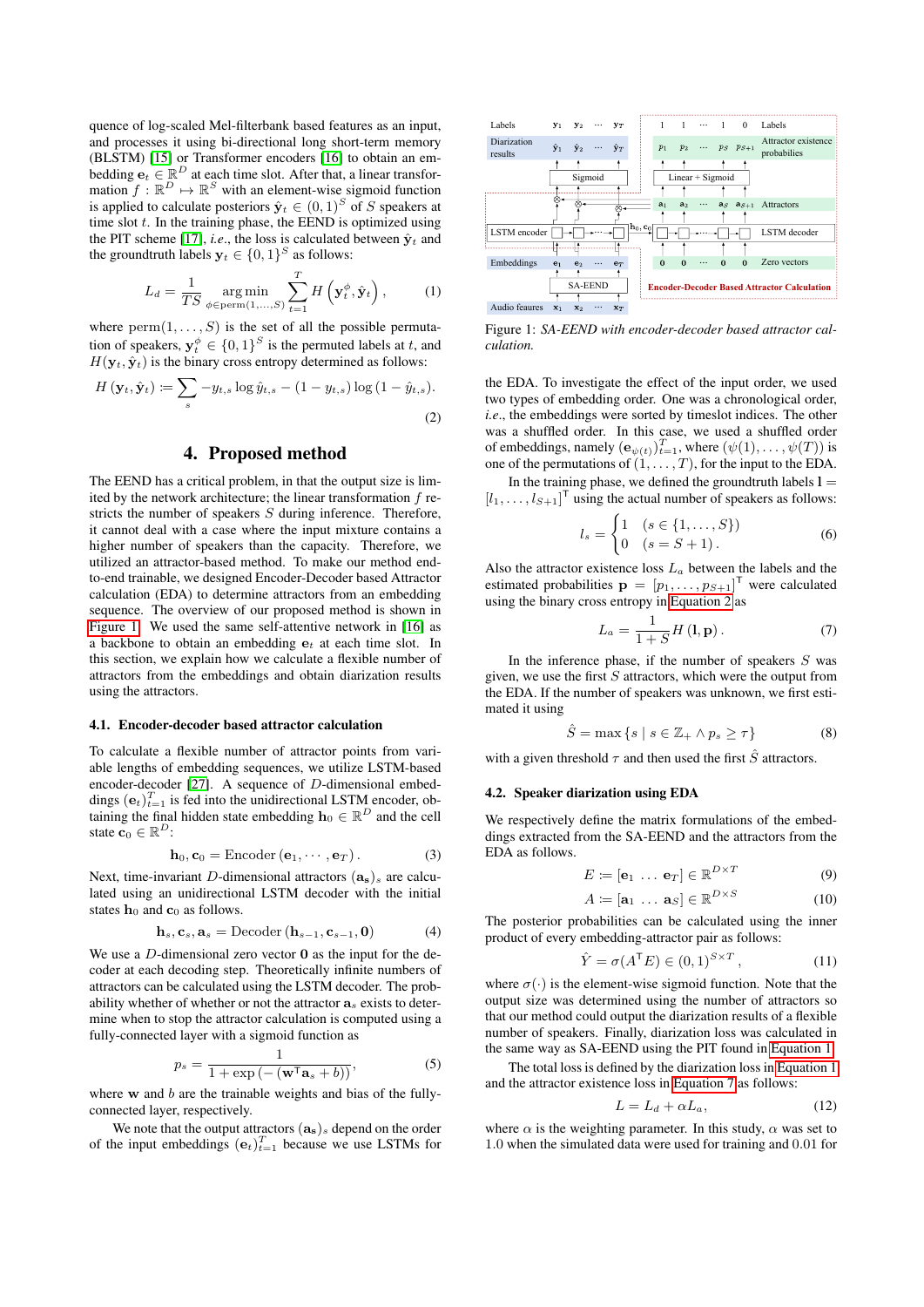<span id="page-2-0"></span>Table 1: *Dataset to train and test our diarization models.*

| <b>Dataset</b>      | #Spk | #Mixtures   | Overlap ratio $\rho$ (%) |
|---------------------|------|-------------|--------------------------|
| Train               |      |             |                          |
| Sim1spk             | 1    | 100,000     | 0.0                      |
| Sim2spk             | 2    | 100,000     | 34.1                     |
| Sim <sub>3spk</sub> | 3    | 100,000     | 34.2                     |
| Sim4spk             | 4    | 100,000     | 31.5                     |
| <b>Test</b>         |      |             |                          |
| Sim1spk             | 1    | 500         | 0.0                      |
| Sim2spk             | 2    | 500/500/500 | 34.4/27.3/19.6           |
| Sim3spk             | 3    | 500/500/500 | 34.7/27.4/19.1           |
| Sim4spk             | 4    | 500         | 32.0                     |

(a) *Simulated datasets.*

| Dataset              | #Spk                        | #Mixtures | Overlap ratio $\rho$ (%) |
|----------------------|-----------------------------|-----------|--------------------------|
| Train                |                             |           |                          |
| <b>CALLHOME</b> [30] | $\mathcal{D}_{\mathcal{L}}$ | 155       | 14.0                     |
| <b>CALLHOME</b> [30] | 3                           | 61        | 19.6                     |
| <b>CALLHOME</b> [30] | $2 - 7$                     | 249       | 17.0                     |
| DIHARD dev [32]      | $1 - 10$                    | 192       | 9.8                      |
| <b>Test</b>          |                             |           |                          |
| <b>CALLHOME</b> [30] | $\mathcal{D}_{\mathcal{L}}$ | 148       | 13.1                     |
| <b>CALLHOME</b> [30] | 3                           | 74        | 17.0                     |
| <b>CALLHOME</b> [30] | $2-6$                       | 250       | 16.7                     |
| CSJ[31]              | 2                           | 54        | 20.1                     |
| DIHARD eval [32]     | $1-9$                       | 194       | 8.9                      |

adaptation on real datasets.

### 5. Experiments

## 5.1. Data

For the training and evaluation, we used simulated mixtures created from Switchboard-2 (Phase I & II & III), Switchboard Cellular (Part 1 & 2), and the NIST Speaker Recognition Evaluation (2004 & 2005 & 2006 & 2008) for speech and the MUSAN corpus [\[28\]](#page-4-30) for noise with simulated room impulse responses used in [\[29\]](#page-4-31) following the procedure in [\[16\]](#page-4-15). We note that the speaker sets for the training and test datasets were not overlapped. In [\[16\]](#page-4-15), only the 2-speaker dataset was constructed. In this study, we created 1-, 3-, and 4-speaker datasets with similar overlap ratios  $\rho$  to the 2-speaker mixtures. We also used the telephone conversation dataset CALLHOME (CH) [\[30\]](#page-4-27), the dialogue recordings from the Corpus of Spontaneous Japanese (CSJ) [\[31\]](#page-4-29), and the dataset used for the second DIHARD challenge [\[32\]](#page-4-28) to evaluate the performance on real recordings. The statistics of the datasets used are summarized in [Table 1.](#page-2-0)

#### 5.2. Experimental settings

We basically followed the training protocol of the best model described in  $[33]$ <sup>[1](#page-2-1)</sup>. We used SA-EEND with four-stacked Transformer encoders as a baseline and a backbone of our method. The inputs for the SA-EEND were 345-dimensional log-scaled Mel-filterbank based features, which were also the same as those used in the original paper. For our method, we extracted a sequence of 256-dimensional embeddings after the last layer normalization [\[34\]](#page-4-33) of the SA-EEND, and fed them into the EDA to calculate attractors. The threshold  $\tau$  in [Equation 8](#page-1-4) to deter-

| Table 2: $DERs$ (%) on 2-speaker datasets. |  |  |  |
|--------------------------------------------|--|--|--|
|--------------------------------------------|--|--|--|

<span id="page-2-2"></span>

|                             | Sim2spk         | Real  |       |       |       |
|-----------------------------|-----------------|-------|-------|-------|-------|
| Method                      | $\rho = 34.4\%$ | 27.3% | 19.6% | CН    | CSJ   |
| <i>i</i> -vector clustering | 33.74           | 30.93 | 25.96 | 12.10 | 27.99 |
| x-vector clustering         | 28.77           | 24.46 | 19.78 | 11.53 | 22.96 |
| BLSTM-EEND [15]             | 12.28           | 14.36 | 19.69 | 26.03 | 39.33 |
| SA-EEND [16]                | 4.56            | 4.50  | 3.85  | 9.54  | 20.48 |
| SA-EEND + EDA (Chronol.)    | 3.07            | 2.74  | 3.04  | 8.24  | 18.89 |
| SA-EEND + EDA (Shuffled)    | 2.69            | 2.44  | 2.60  | 8.07  | 16.27 |

<span id="page-2-3"></span>

|                          | Sim3spk                |       |          |           |  |  |
|--------------------------|------------------------|-------|----------|-----------|--|--|
| Method                   | $\rho = 34.7\%$ 27.4\% |       | $19.1\%$ | <b>CH</b> |  |  |
| x-vector clustering      | 31.78                  | 26.06 | 19.55    | 19.01     |  |  |
| <b>SA-EEND</b>           | 8.69                   | 7.64  | 6.92     | 14.00     |  |  |
| SA-EEND + EDA (Chronol.) | 13.02                  | 11.65 | 10.41    | 15.86     |  |  |
| SA-EEND + EDA (Shuffled) | 8.38                   | 7.06  | 6.21     | 13.92     |  |  |

mine whether or not the attractor existed was set to 0.5. As we explained in [subsection 4.1,](#page-1-5) we used two types of input order for the EDA: chronological order and shuffled order. Unless otherwise noted, we used the same type of order in the training and inference phases.

In this paper, we evaluated our method under the following two conditions: a fixed number of speakers and a flexible number of speakers. For the fixed number of speakers, we first trained our model using Sim2spk with  $\rho = 34.1\%$  or Sim3spk with  $\rho = 34.2\%$  for 100 epochs. We used the Adam optimizer [\[35\]](#page-4-34) with the learning rate schedule proposed in [\[36\]](#page-4-35) with warm-up steps of 100,000. We also finetuned those models using subsets of corresponding numbers of speakers from CALL-HOME data to evaluate the performance on the real recordings. For comparison, the performance on i-vectors or x-vectors using agglomerative hierarchical clustering with probabilistic linear discriminate analysis (PLDA) scoring according to Kaldi's pretrained model [\[37\]](#page-4-36) was also evaluated. In these cases, TDNNbased speech activity detection [\[38\]](#page-4-37) and the oracle number of speakers were used for the evaluation. For experiments on the flexible speaker condition, we finetuned the 2-speaker model trained on Sim2spk on the concatenation of Sim1spk, Sim2spk, Sim3spk, and Sim4spk for 25 epochs. We finetuned the model using CALLHOME or DIHARD dev to evaluate the performance on real datasets. The x-vector-based methods based on the oracle number of speakers and the clustering threshold determined using the training set were also evaluated.

For the evaluation metric, we used the diarization error rate (DER). The 0.25 s of collar tolerance was defined at the start and end of each segment for the evaluation on the simulated datasets and the CALLHOME dataset. For the DIHARD dataset, we also used the Jaccard error rate (JER), and we did not use collar tolerance, following the regulation of the second DIHARD challenge [\[32\]](#page-4-28).

#### 5.3. Results on a fixed number of speakers

First, we evaluated our method on the 2-speaker condition like the one in [\[15,](#page-4-14) [16\]](#page-4-15). The results are shown in [Table 2.](#page-2-2) The best DERs were attained using EDA trained on shuffled embeddings. When the model was trained using embeddings in chronological order, the DERs slightly degraded. We also show the results on the 3-speaker condition in [Table 3.](#page-2-3) Our method with shuffled embeddings achieved better DERs compared with the conventional x-vector clustering and vanilla SA-EEND.

<span id="page-2-1"></span> ${}^{1}S$ A-EEND is available at [https://github.com/](https://github.com/hitachi-speech/EEND) [hitachi-speech/EEND](https://github.com/hitachi-speech/EEND). We will release the source code of SA-EEND with EDA at the same repository.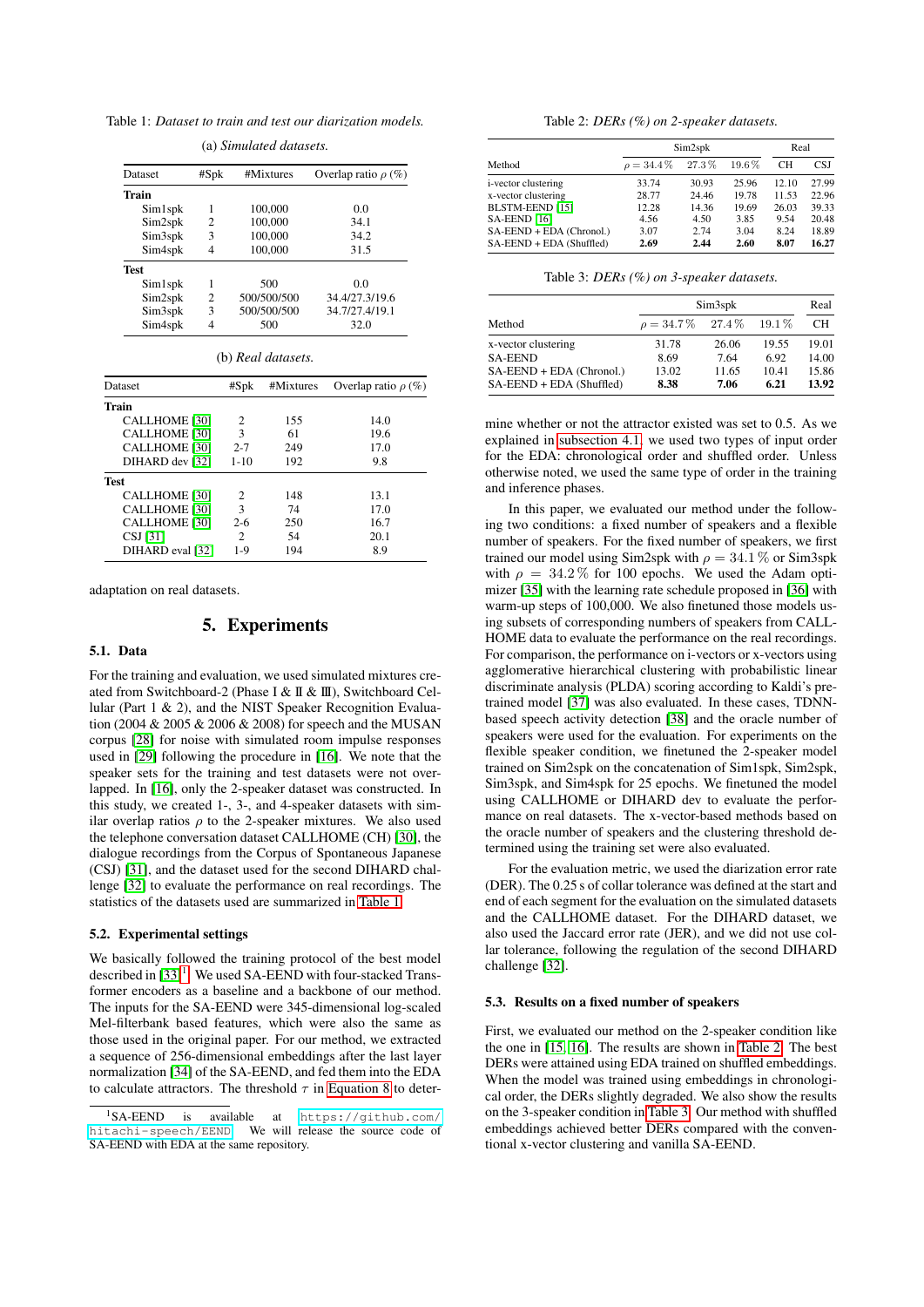Table 4: *DERs on Sim2spk* ( $\rho = 34.4\%$ ) using various types of sequences.

|                                                        | Use whole sequence |               | Subsample $1/N$ |              |               |               | Use the last $1/N$                                                                  |              |              |              |              |               |
|--------------------------------------------------------|--------------------|---------------|-----------------|--------------|---------------|---------------|-------------------------------------------------------------------------------------|--------------|--------------|--------------|--------------|---------------|
| Method                                                 | Chronol.           | Shuffled      |                 |              |               |               | $N = 2$ $N = 4$ $N = 8$ $N = 16$ $N = 32$ $N = 2$ $N = 4$ $N = 8$ $N = 16$ $N = 32$ |              |              |              |              |               |
| SA-EEND + EDA (Chronol.)<br>$SA-EEND + EDA$ (Shuffled) | 3.07<br>2.69       | 30.04<br>2.69 | 3.54<br>2.70    | 7.32<br>2.68 | 14.48<br>2.79 | 21.13<br>3.09 | 27.18<br>5.08                                                                       | 3.67<br>3.36 | 4.97<br>5.92 | 5.40<br>7.46 | 6.11<br>8.59 | 7.68<br>10.65 |

<span id="page-3-0"></span>

Figure 2: *Visualization of embeddings and attractors on 2 speaker mixtures in Sim2spk (* $\rho = 34.4\%$ *).* 

Effect of the input order: To better understand the EDA, we evaluated the diarization performance on both chronologicallyordered sequences and shuffled sequences. We also tried to reduce the length of sequences by subsampling embeddings or using the last  $1/N$  of the sequences. The results on Sim2spk  $(\rho = 34.4\%)$  are shown in [Table 3.](#page-2-3) When the EDA was trained on chronologically-ordered embeddings, it worked better on chronologically-ordered embeddings but degraded shuffled embeddings. If the embeddings were subsampled, the performance degradation was also severe even if the samples were ordered chronologically, while using the last  $1/N$  could suppress the performance degradation. These results were that the model captured speech length tendency to output attractors. However, when the EDA was trained on shuffled embeddings, the model was not affected very much by the order and subsampling. These results show that the EDA could capture the overall sequence successfully.

Visualization: In [Figure 2,](#page-3-0) we visualized embeddings and attractors of 2-speaker mixtures by applying PCA to reduce their dimensionality. The embeddings of two speakers were well separated from the silent region, and those of overlapping regions were distributed between two clusters. Attractors were successfully calculated for each of the two speakers.

#### 5.4. Results on a flexible number of speakers

We also evaluated our method on a condition involving a flexible number of speakers. In this case, the order of the embeddings was always shuffled. The model was first finetuned from the weights trained on Sim2spk and evaluated on simulated mixtures of a flexible number of speakers. The results are shown in [Table 5.](#page-3-1) Our method achieved better DERs than the xvector clustering-based method. It achieved 4.33 % and 8.94 % DERs on two- and three-speaker mixtures, which showed only 1.64 and 0.56 point degradation from two- or three-speaker specific models, respectively. Furthermore, our method further improved performance when the actual number of speakers was given, while x-vector clustering worsened performance in most cases using the oracle number of speakers.

We also evaluated our method with real conversations using the CALLHOME. In this case, the model was finetuned again using the CALLHOME training set and evaluated on the test set. The results are shown in [Table 6.](#page-3-2) Our method achieved a 15.29 % DER, which outperformed the clusteringbased method. However, it did not perform well when the num-

<span id="page-3-1"></span>Table 5: *DERs (%) on simulated mixtures of a flexible number of speakers.*

|                       | Sim1spk        | Sim2spk | Sim3spk  | Sim4spk |
|-----------------------|----------------|---------|----------|---------|
| Method                | $\rho = 0.0\%$ | 34.4%   | $34.7\%$ | 32.0%   |
| x-vector clustering   |                |         |          |         |
| Threshold             | 37.42          | 774     | 11.46    | 22.45   |
| Oracle #Spk           | 1.67           | 28.77   | 31.78    | 35.76   |
| $SA-EEND + EDA$       |                |         |          |         |
| <b>Estimated #Spk</b> | 0.39           | 4.33    | 8.94     | 13.76   |
| Oracle #Spk           | 0.16           | 4.26    | 8.63     | 13.31   |

<span id="page-3-2"></span>Table 6: *DERs (%) on CALLHOME of a flexible number of speakers.*

|                     | #Spk  |       |       |       |       |       |  |  |
|---------------------|-------|-------|-------|-------|-------|-------|--|--|
| Method              | 2     | 3     | 4     | 5     | 6     | All   |  |  |
| x-vector clustering |       |       |       |       |       |       |  |  |
| Threshold           | 15.45 | 18.01 | 22.68 | 31.40 | 34.27 | 19.43 |  |  |
| Oracle #Spk         | 8.93  | 19.01 | 24.48 | 32.14 | 34.95 | 18.98 |  |  |
| $SA$ -EEND + EDA    |       |       |       |       |       |       |  |  |
| Estimated #Spk      | 8.50  | 13.24 | 21.46 | 33.16 | 40.29 | 15.29 |  |  |
| Oracle #Spk         | 8.35  | 13.20 | 2171  | 33.00 | 41.07 | 15.43 |  |  |

ber of speakers was higher than four. This is because the CALL-HOME contains only ten recordings that include more than four speakers.

Finally, we evaluated our method on the DIHARD dataset. The evaluation follows the DIHARD 2019 track 2, where speech activity detection has to be conducted from single channel audio. Because utilizing a high number of speakers with PIT is difficult, our system was only trained to output the most dominant seven speakers even if the input contained more than seven speakers. The results are shown in [Table 7.](#page-3-3) Our SA-EEND with EDA achieved a DER of 32.59 %, which outperformed the baseline [\[39\]](#page-4-38) and the best pre-is2019-deadline system by the DI-IT team [\[40\]](#page-4-39), but it could not beat the best post-is2019-deadline system by the BUT team [\[41\]](#page-4-40). We note that our system is based on 8 kHz audio, while others use 16 kHz audio with additional training data from VoxCeleb datasets [\[42\]](#page-4-41). Evaluations on highresolution audio with additional data are left as future work.

# 6. Conclusions

In this paper, we proposed EDA to calculate attractors from a sequence of embeddings, and we applied it to SA-EEND to implement end-to-end speaker diarization for speech mixtures of a flexible number of speakers. Our method achieved state-of-theart DERs on conditions including both a fixed number of and a flexible number of speakers.

<span id="page-3-3"></span>Table 7: *DERs and JERs (%) on DIHARD eval.*

| Method                              | DER   | JER.  |
|-------------------------------------|-------|-------|
| DIHARD-2 baseline [39]              | 40.86 | 66.60 |
| Best pre-is2019-deadline [40]       | 35.10 | 57.11 |
| Best post-is2019-deadline [41]      | 27.11 | 49.07 |
| SA-EEND + EDA (Estimated #Speakers) | 32.59 | 55.99 |